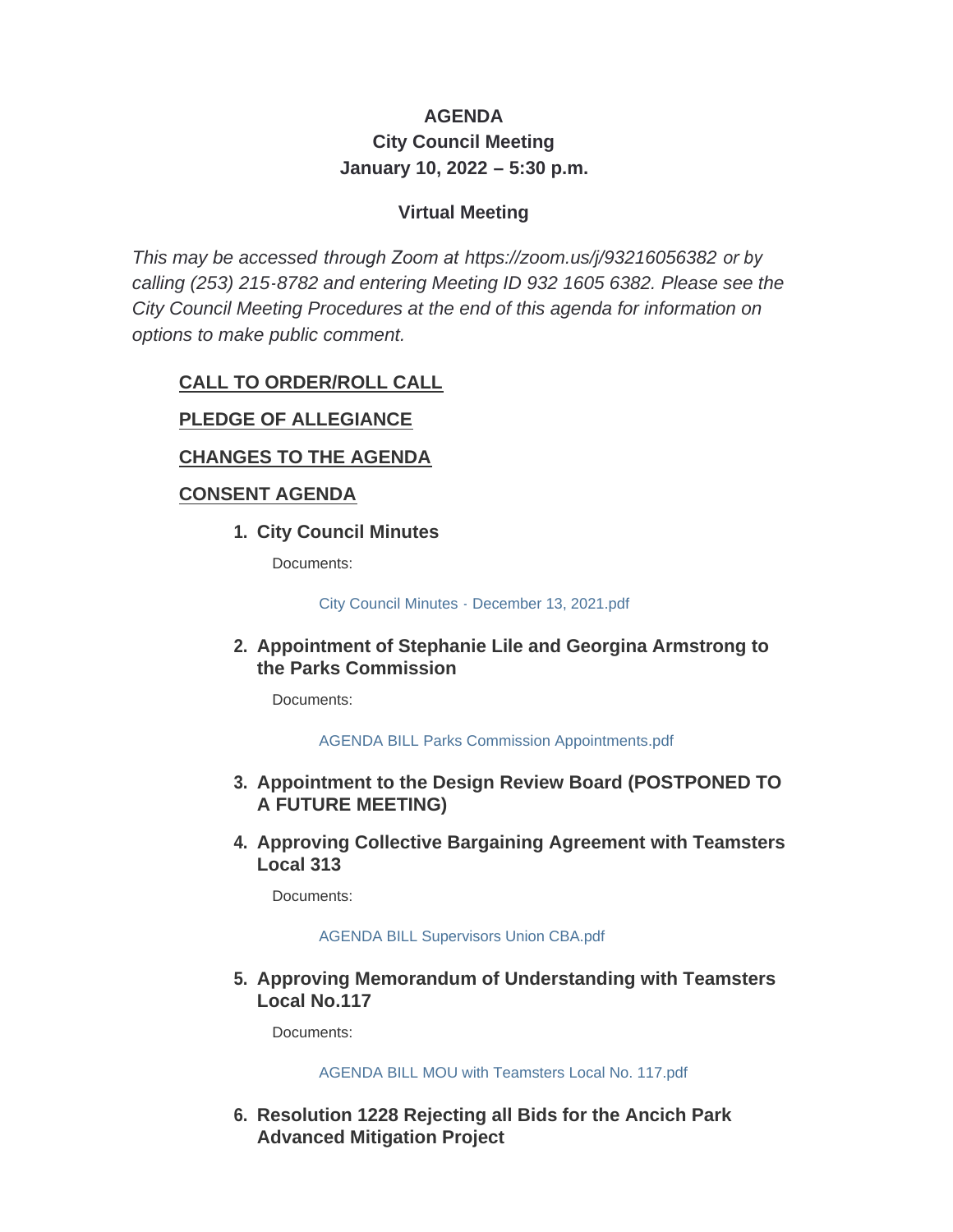Documents:

#### [AGENDA BILL Resolution 1228.pdf](http://www.cityofgigharbor.net/AgendaCenter/ViewFile/Item/705?fileID=1741)

## **Approval of Payroll for the Month of December 7.**

Checks #8327 through #8333 and direct deposit transactions in the total amount of \$706,541.18.

## **Approval of Vouchers 8.**

Check numbers 96771 through 96886 and ACH payments in the amount of \$754,632.23.

Check numbers 96887 through 97019 and SCH payments in the amount of \$764,628.67.

#### **PRESENTATIONS**

**Swim Safe Gig Harbor 1.**

### **MAYOR'S REPORT**

### **CITY ADMINISTRATOR'S REPORT**

#### **PUBLIC COMMENT ON NON-AGENDA ITEMS**

#### **NEW BUSINESS**

**First Reading and Adoption of Ordinance 1481 Amending the 1. 2022 Budget**

PROPOSED MOTION: *Move to approve Ordinance 1481*

- a) Report: Human Resources Director Kameil Borders
- b) Clarifying questions from Council
- c) Public comment
- d) Council deliberation and action

Documents:

#### [AGENDA BILL Ordinance 1481 REVISED.pdf](http://www.cityofgigharbor.net/AgendaCenter/ViewFile/Item/708?fileID=1745)

### **Resolution 1229 Amending Resolution 1224 Approving 2022 2. Lodging Tax Expenditures**

### PROPOSED MOTION: *Move to approve Resolution 1229*

- a) Report: Tourism & Communications Director Laura Pettitt
- b) Clarifying questions from Council
- c) Public comment
- d) Council deliberation and action

Documents:

[AGENDA BILL Resolution 1229.pdf](http://www.cityofgigharbor.net/AgendaCenter/ViewFile/Item/709?fileID=1744)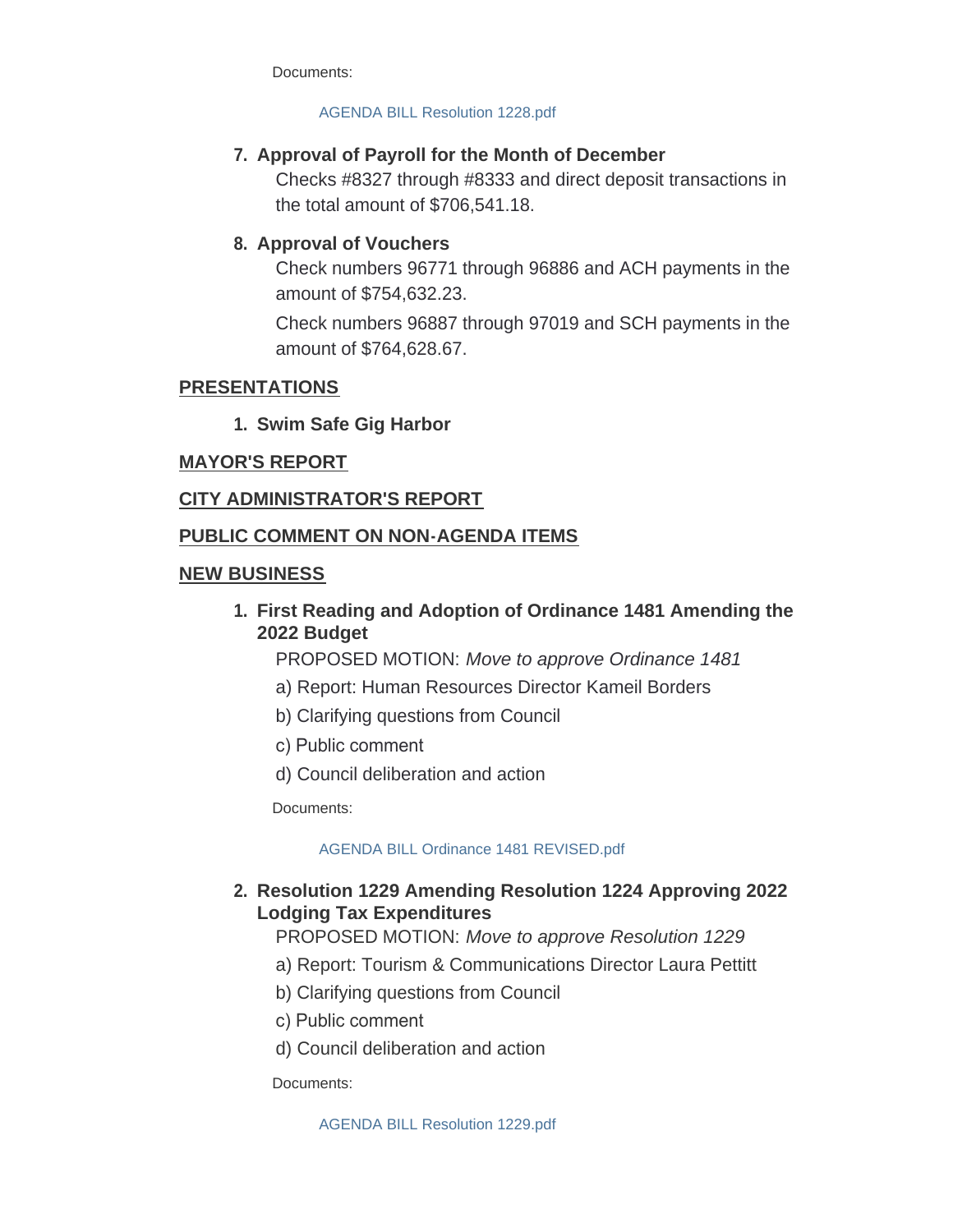#### **COUNCIL REPORTS / COMMENTS**

- **Public Works Committee Meeting of December 14 - 1. Councilmember Woock**
- **Finance & Safety Committee Meeting of December 20 - 2. Councilmember Rodenberg**
- **Board & Commission Candidate Review Committee Special 3. Meeting of December 30 - Councilmember Woock**

### **ANNOUNCEMENT OF UPCOMING MEETINGS**

- **City Council Study Session Thursday, January 13 at 2:00 1. p.m.**
- **City Offices Closed Monday, January 17 for Martin Luther 2. King Holiday**
- **City Council Special Meeting - Tuesday, January 18 at 1:00 3.p.m.**

## **ADJOURN**

#### **PUBLIC COMMENT & DECORUM**

The City Council desires to allow a maximum opportunity for public comment. However, the business of the City must proceed in an orderly, timely manner. The purpose of a Council meeting is to conduct the City's business; it is not a public forum. The Open Public Meetings Act does not require that members of the public be allowed to participate or speak.

Speakers will be allotted 3 minutes per individual, unless revised by the Mayor. In-person comments shall be made from the microphone, first giving the speaker's name and address. When there are 30 seconds remaining, a yellow light will alert you to summarize your comments. At the end of your comments, the light will turn red and you will hear a beep signifying the end of your comment period. Anyone making "out of order" comments may be subject to removal from the meeting.

Public comment may be made remotely via Zoom or by phone during designated portions of the meeting. To speak during the meeting, press the Raise Hand button near the bottom of your Zoom window or press \*9 on your phone. Please refrain from raising your hand until the Mayor has announced that she has opened the public comment portion of the meeting. Your name or the last three digits of your phone number will be called out when it is your turn to speak. When using your phone to call in, you may need to press \*6 to unmute yourself. All speakers will have up to three minutes to speak.

Instead of speaking live, you may submit comments in writing by email before the meeting. Your comments must be provided to the City Clerk by 3:00 p.m. on the day of the meeting. All written comments must be able to be read in 3 minutes or less to be included in the record and must state "FOR PUBLIC COMMENT" in the subject line of the email. In addition, comments must include the name and address of the person submitting the comments. Email comments to [cityclerk@gigharborwa.gov.](mailto:cityclerk@gigharborwa.gov) Written comments will be read during the appropriate agenda item.